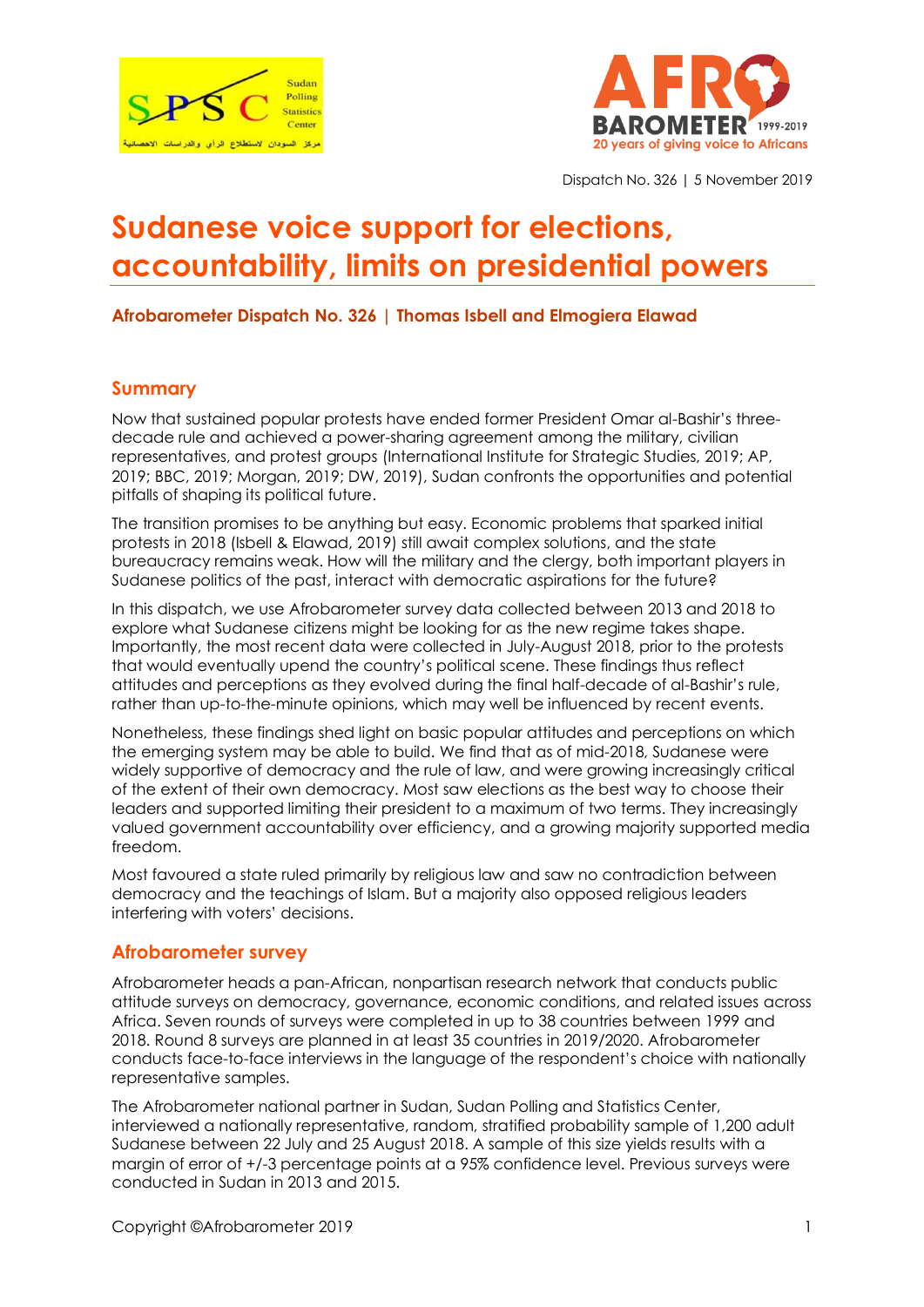

# **Key findings**

- Between 2013 and 2018, in the final years of the al-Bashir regime, the proportion of Sudanese who said their country was "a democracy with major problems" or "not a democracy" grew from 59% to 69%.
- During the same period, support for democracy as preferable to any other form of government grew to 62% while opposition to one-man and one-party rule increased to 72%. Rejection of military rule also increased, from a minority (39%) to half the population (50%).
- As of 2018, eight in 10 Sudanese (79%) favoured choosing leaders through regular, open, and honest elections, but only about half (52%) said that the country needs many political parties. Most respondents (77%) supported a two-term limit for presidents.
- A majority (55%) of Sudanese prioritized accountability over efficiency in government. Two-thirds (65%) said the president should be bound by laws, and 55% said the president should be accountable to Parliament. Six out of 10 (61%) supported media freedom from government interference, a 12-percentage-point increase since 2013. 1
- Two-thirds (65%) of Sudanese said their country should be governed primarily by religious law, but the same majority (66%) would grant non-Muslims the same rights as Muslims.
- Majorities said that democracy does not contradict the teachings of Islam (69%) and that religious leaders should not interfere with voters' decisions (56%).

# **Do Sudanese want democracy?**

In Afrobarometer surveys in 2013, 2015, and 2018, during the final years of the al-Bashir regime, a growing share of Sudanese citizens described their country as "not a democracy" or "a democracy with major problems." In 2018, not long before the protests that would lead to al-Bashir's ouster, only one in four citizens said their country was "a full democracy" or "a democracy with minor problems" (Figure 1).



# **Figure 1: Extent of democracy** | Sudan | 2013-2018

*Respondents were asked: In your opinion how much of a democracy is Sudan today?*

 $1$  This finding was reported incorrectly in an earlier version of this dispatch.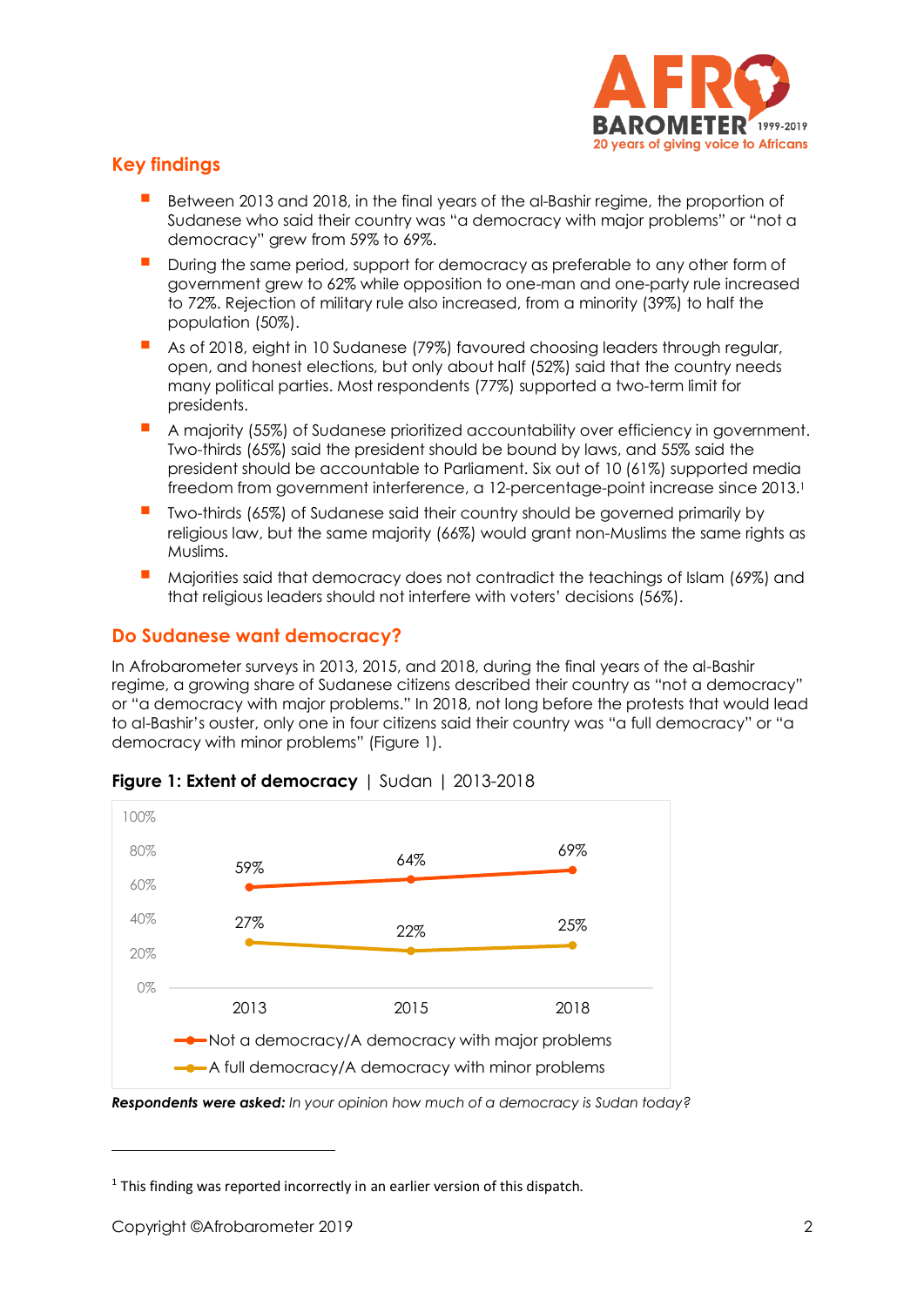

During the same time period, support for democracy as "preferable to any other kind of government" increased from half or fewer of ordinary Sudanese to 62% in 2018 (Figure 2).



**Figure 2: Support for democracy |** Sudan | 2013-2018

*Respondents were asked: Which of these three statements is closest to your own opinion? Statement 1: Democracy is preferable to any other kind of government. Statement 2: In some circumstances, a non-democratic government can be preferable. Statement 3: For someone like me, it doesn't matter what kind of government we have.*

Across socio-demographic groups, support for democracy was higher among men (66%) than among women (58%), among younger respondents (63% of 18- to 35-year-olds) than their elders (58%-61%), and among the more educated (66% of those with post-secondary education vs. 48% of those with no formal education) (Figure 3).



**Figure 3: Support for democracy |** by socio-demographic group | Sudan | 2018

*Respondents were asked: Which of these three statements is closest to your own opinion? Statement 1: Democracy is preferable to any other kind of government. Statement 2: In some circumstances, a non-democratic government can be preferable. Statement 3: For someone like me, it doesn't matter what kind of government we have.*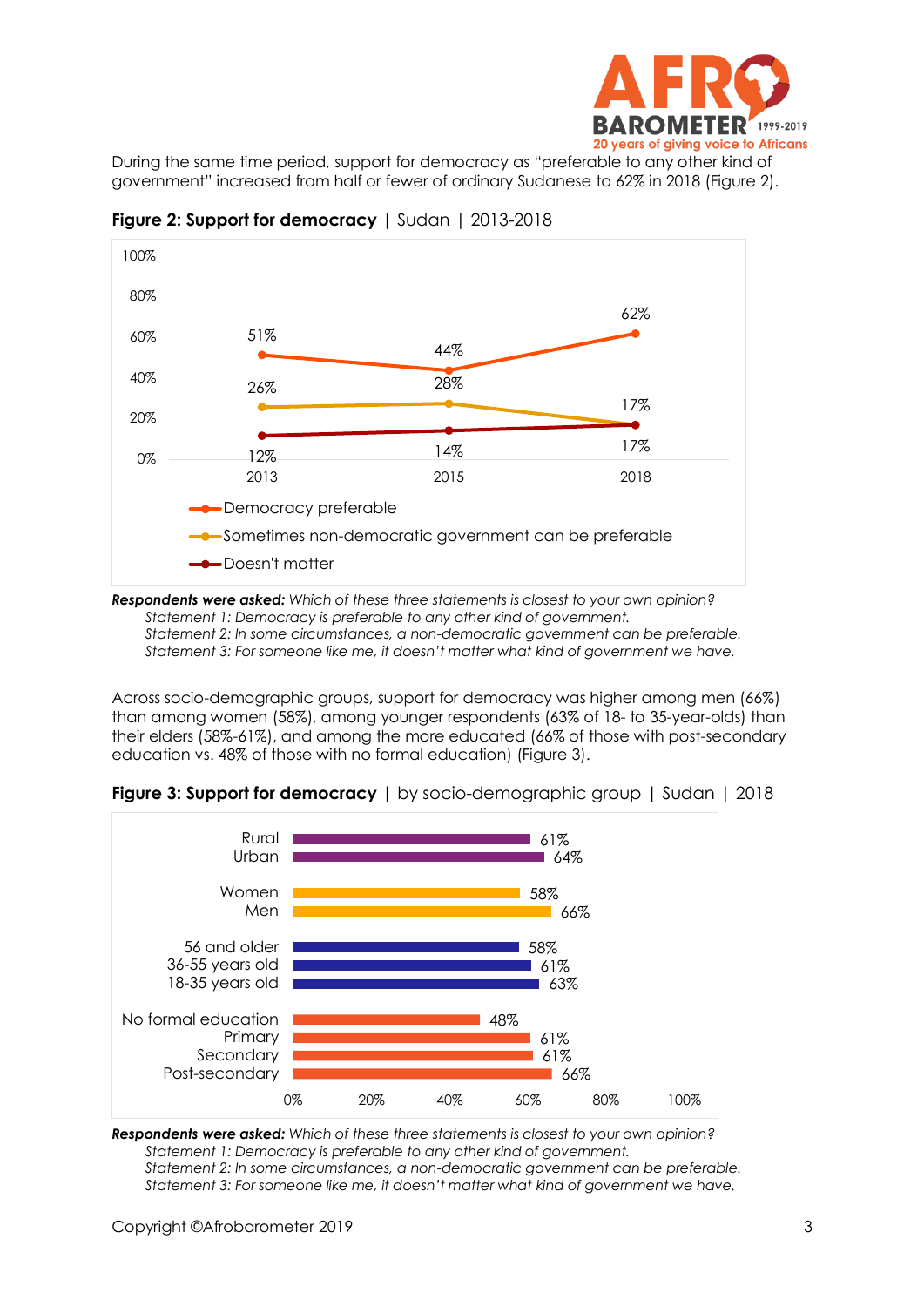

More than seven in 10 Sudanese rejected the idea of one-party rule (72%) and one-man rule (72%, up from 60% in 2015). Only half (50%) rejected military rule, though that was an 11 percentage-point increase compared to 2013 (Figure 4).



**Figure 4: Reject non-democratic regimes** | Sudan | 2013-2018

**Respondents were asked:** *There are many ways to govern a country. Would you disapprove or approve of the following alternatives:*

*Only one political party is allowed to stand for election and hold office? The army comes in to govern the country?*

*Elections and the National Assembly are abolished so that the president can decide everything? (% who "disapprove" or "strongly disapprove")*

#### **What do Sudanese want their government to look like?**

Following the transition from the al-Bashir regime, much remains uncertain as to how exactly Sudan's institutional and political landscape will look going forward. In this section we explore what ordinary citizens want in institutions and power sharing.

As of 2018, Sudanese widely favoured choosing leaders through "regular, open, and honest" elections, rather than through other methods: 79% endorsed elections, a 10-point increase from 2015 though slightly below the 2013 level (83%) (Figure 5).

Despite widespread support for elections, Sudanese were more divided on the value of multiparty competition. About half (52%) said that many political parties are needed to ensure that voters have real choices, but more than four in 10 (43%) saw parties as divisive and said Sudan doesn't need many of them (Figure 6).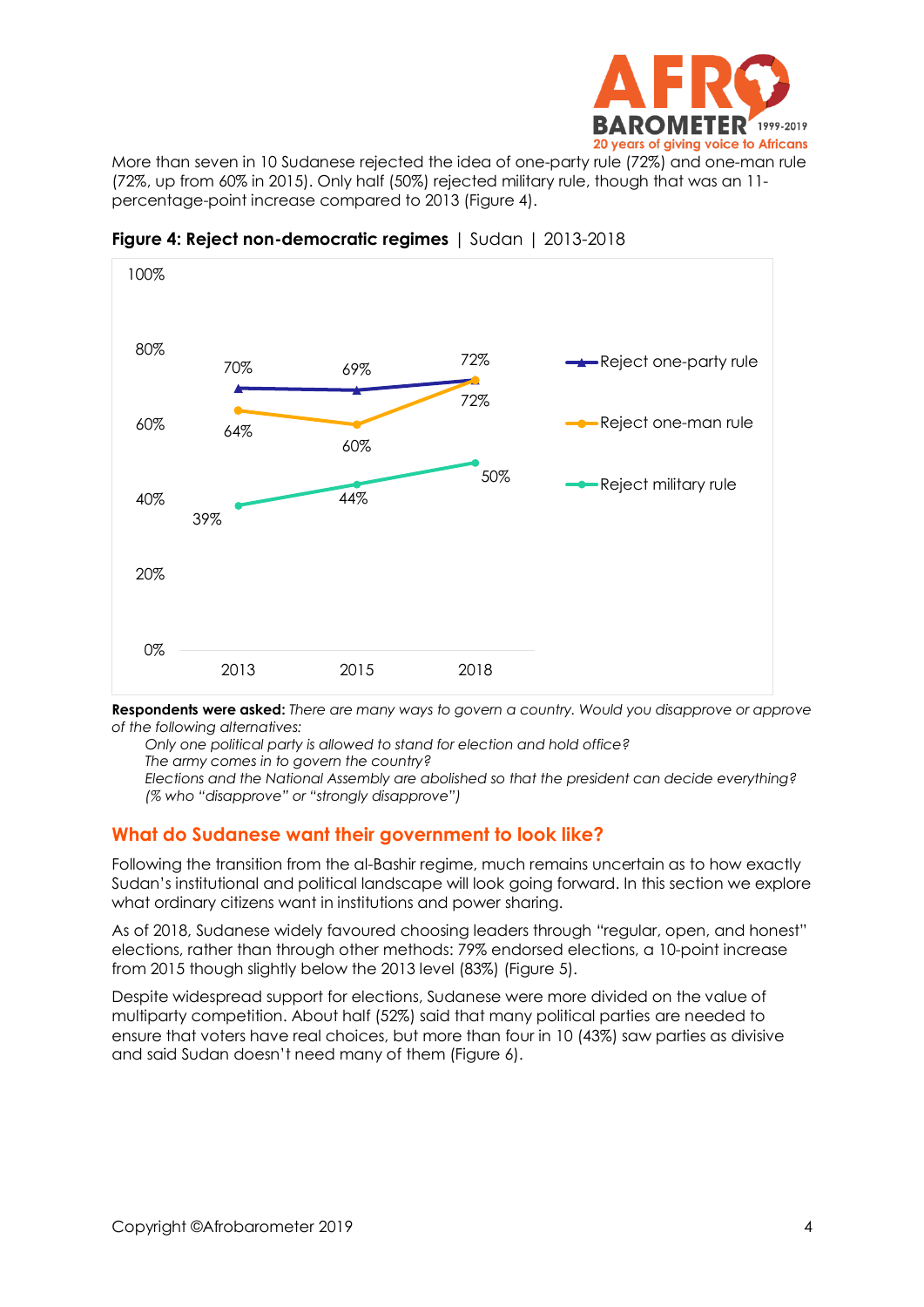



**Figure 5: Choose leaders through elections vs. other methods** | Sudan | 2013-2018

*Respondents were asked: Which of the following statements is closest to your view? Statement 1: We should choose our leaders in this country through regular, open, and honest* 

*elections.*

*Statement 2: Since elections sometimes produce bad results, we should adopt other methods for choosing this country's leaders.*

*(% who "agree" or "agree very strongly" with each statement)*



**Figure 6: Political parties divisive vs. many parties needed** | Sudan | 2013-2018

**Respondents were asked:** *Which of the following statements is closest to your view?*

*Statement 1: Political parties create division and confusion; it is therefore unnecessary to have many political parties in Sudan.*

*Statement 2: Many political parties are needed to make sure that Sudanese have real choices in who governs them.*

*(% who "agree" or "agree very strongly" with each statement)*

In contrast, Sudanese came out strongly in favour of limiting presidents to two terms in office. In 2018, more than three in four respondents (77%) supported such term limits, up from 65% in 2013 and 2015 (Figure 7).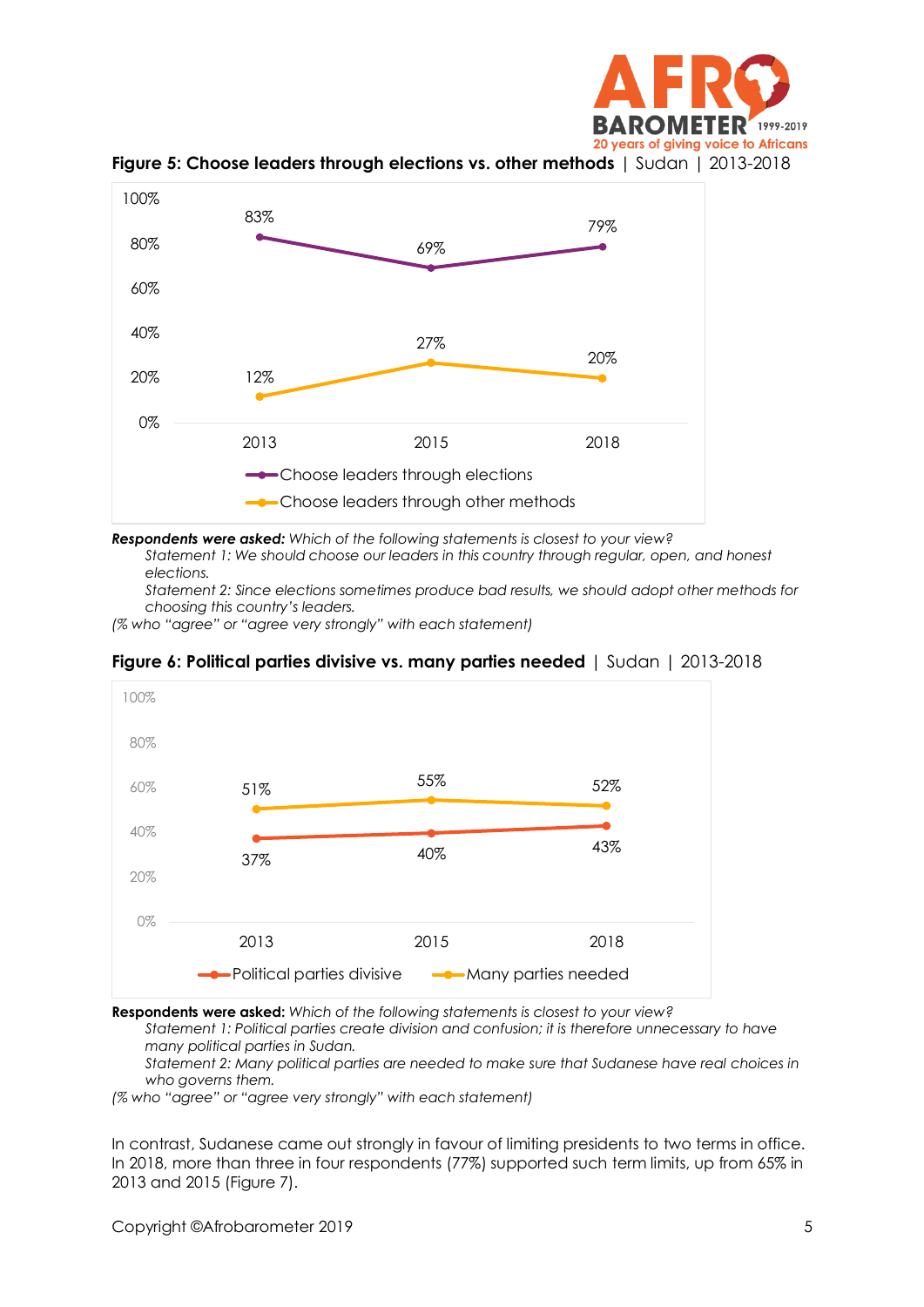





**Respondents were asked:** *Which of the following statements is closest to your view? Statement 1: The Constitution should limit the president to serving a maximum of two terms in office.*

*Statement 2: There should be no constitutional limit on how long the president can serve. (% who "agree" or "agree very strongly" with each statement)*

Sudanese also increasingly insisted on government accountability. Whereas 60% of respondents in 2015 considered it more important to have a government that could "get things done," in 2018 a majority (55%) favoured a government that is accountable to the people (Figure 8).



**Figure 8: Government efficiency vs. accountability |** Sudan | 2013-2018

**Respondents were asked:** *Which of the following statements is closest to your view?* 

*Statement 1: It is more important to have a government that can get things done, even if we have no influence over what it does.*

*Statement 2: It is more important for citizens to be able to hold government accountable, even if that means it makes decisions more slowly.*

*(% who "agree" or "agree very strongly" with each statement)*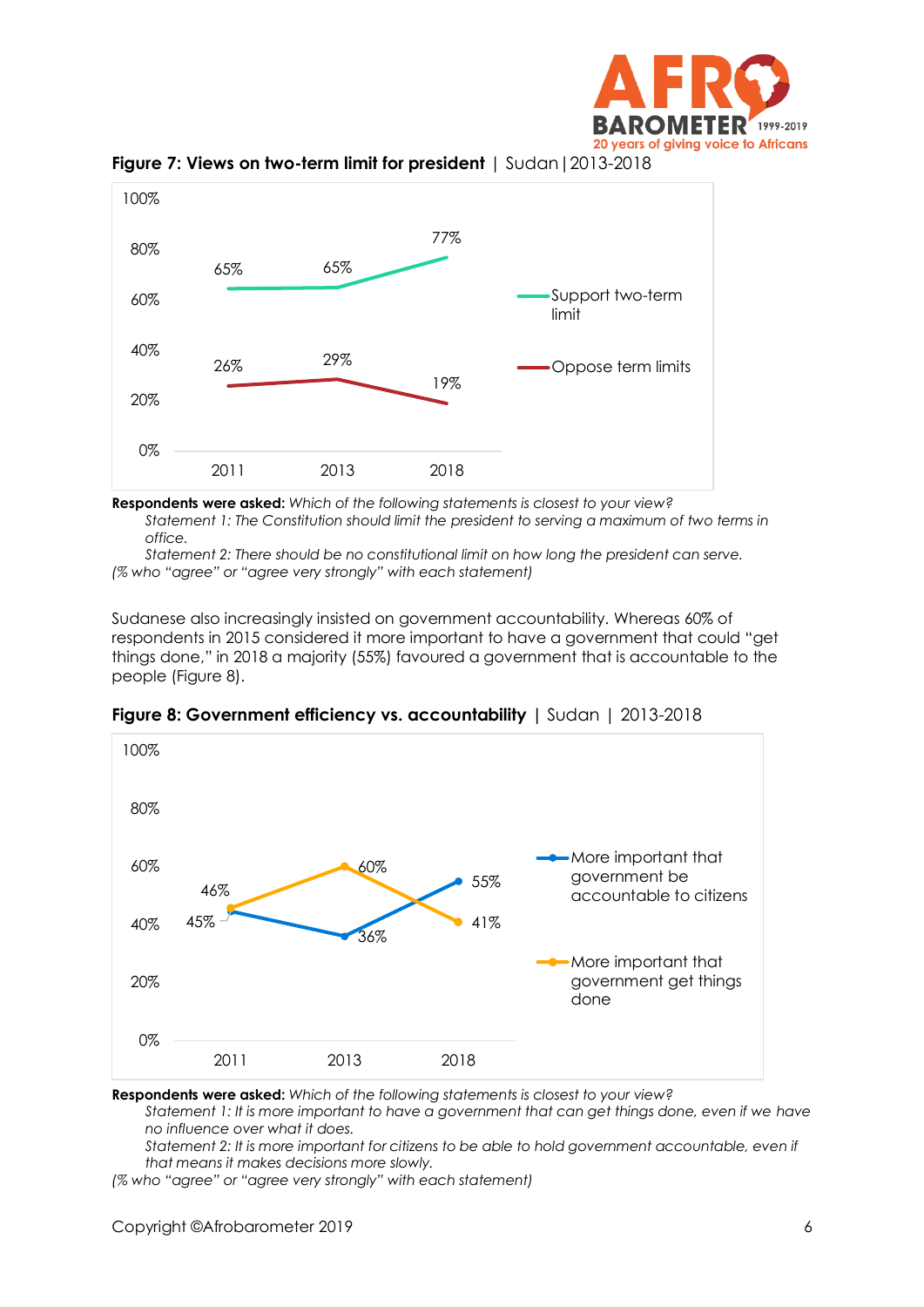

More so than in the past, Sudanese in 2018 strongly endorsed legal restrictions on executive powers. Two-thirds (65%) of respondents said the president must always obey the courts and laws, compared to 46% in 2013 and 2015 (Figure 9).



**Figure 9: President free to act vs. must obey laws and courts |** Sudan | 2013-2018

**Respondents were asked:** *Which of the following statements is closest to your view?*

*Statement 1: Since the president was elected to lead the country, he should not be bound by laws or court decisions that he thinks are wrong.* 

*Statement 2: The president must always obey the laws and the courts, even if he thinks they are wrong.*

*(% who "agree" or "agree very strongly" with each statement)*

The proportion of Sudanese who support checks on executive power by Parliament also grew to a majority in 2018: 55% said the president should have to explain regularly how his government spends taxpayers' money, up from 43% in 2013 (Figure 10).



**Figure 10: President should be accountable to Parliament** | Sudan | 2013-2018

**Respondents were asked:** *Which of the following statements is closest to your view?* 

*Statement 1: The National Assembly should ensure that the president explains to it on a regular basis how his government spends taxpayers' money.*

*Statement 2: The president should be able to devote his full attention to developing the country rather than wasting time justifying his actions.*

*(% who "agree" or "agree very strongly" with each statement)*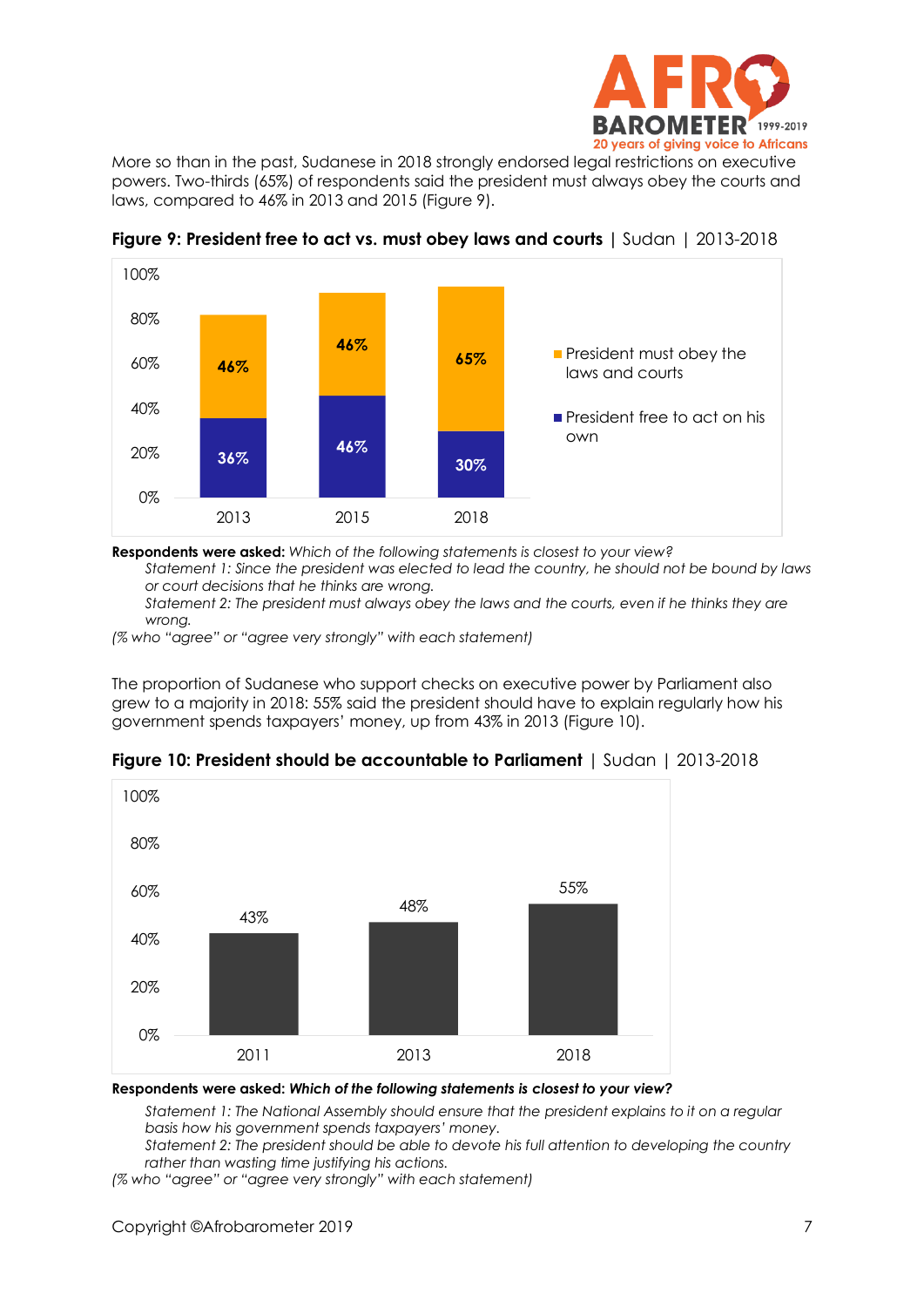

In addition to majority support for limits on executive powers through the courts and Parliament, the share of Sudanese who endorsed media freedom continued to grow. Six in 10 respondents (61%) said in 2018 that the news media should be free to publish "any views and ideas without government control," up from 49% in 2013, while 37% endorsed the idea that the government should be able to block the publication of "things it considers harmful to society" (Figure 11). Among 34 countries surveyed in Round 7 (2016/2018), Sudan was the only country where support for media freedom increased significantly since Round 5 (2011/2013).





**Respondents were asked:** *Which of the following statements is closest to your view?*

*Statement 1: The media should have the right to publish any views and ideas without government control.* 

*Statement 2: The government should have the right to prevent the media from publishing things that it considers harmful to society.*

*(% who "agree" or "agree very strongly" with each statement)*

# **What role should religion play?**

Among the many questions facing Sudan is the role of religion in politics. In the public narrative, some clerics have framed the uprising of 2018-2019 and a possible democratic transformation as a shift toward secularism and the abandonment of *sharia* (France24, 2019). In a mostly conservative Muslim society, these claims may loom large and position the clergy to play a role in the political life of Sudan moving forward.

Many Sudanese share the basic tenet: Two out of three citizens (65%) said the country should be governed primarily by religious law. Only 28% said Sudan should be ruled only by secular law (Figure 12).

About seven in 10 (69%) said they see no conflict between democracy and Islam, though one in five (20%) said democracy contradicts the teachings of Islam.

But while a majority would opt for religious law, only one in four (24%) of Sudanese said that non-Muslims should have fewer political rights than Muslims (Figure 13).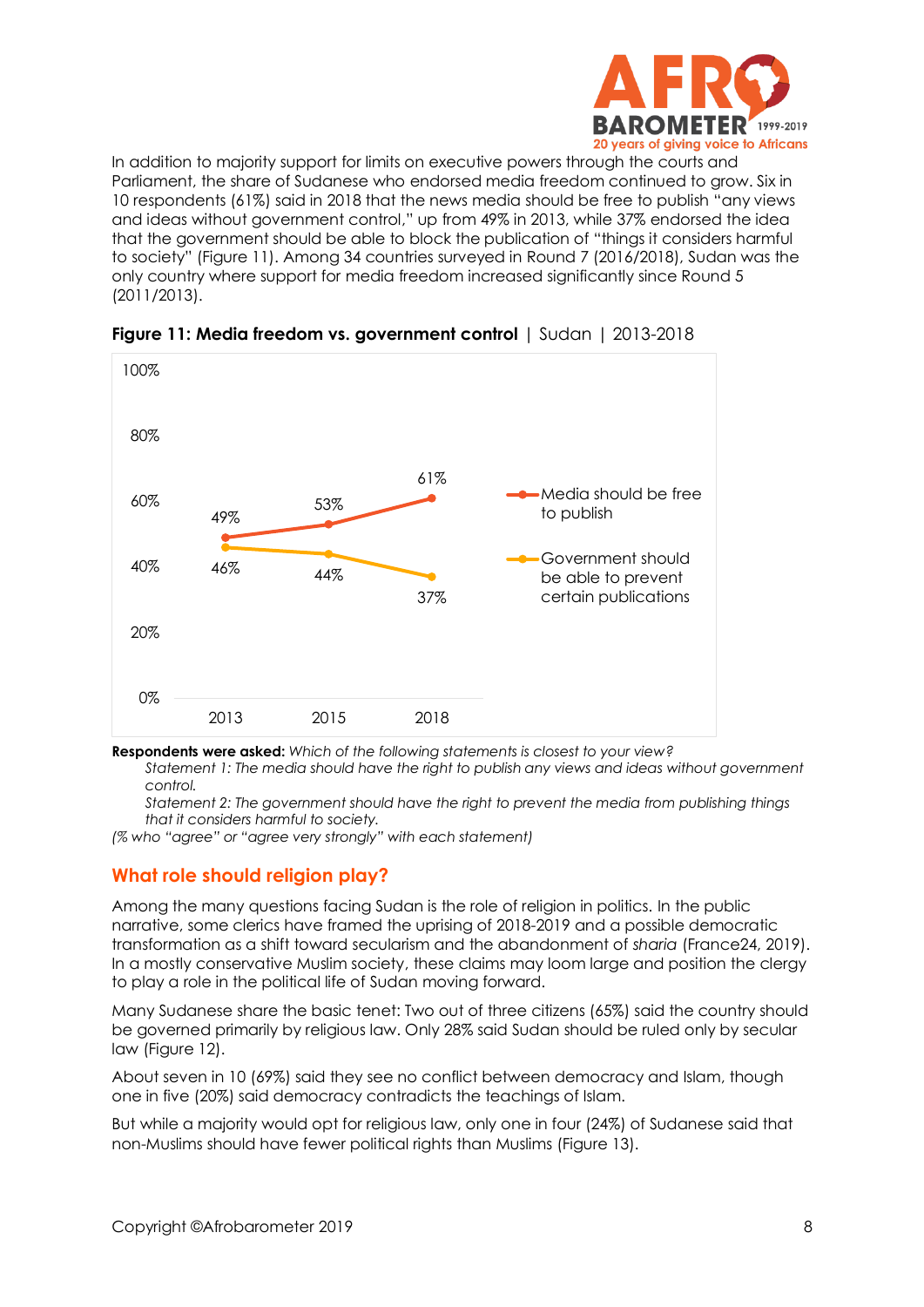

## **Figure 12: Islam and democracy** | Sudan | 2018



#### *Respondents were asked:*

*Which of the following statements is closest to your view?* 

*Statement 1: Our country should be governed primarily by religious law.* 

*Statement 2: Our country should be governed only by civil law.* 

*The opinion of Islamic jurists and religious scholars differs with regard to their interpretation of certain issues in Islam. I want to ask to what extent you agree or disagree with the following statement: Democracy is a system that contradicts the teachings of Islam.*



**Figure 13: Should non-Muslims have the same rights as Muslims?** | Sudan | 2018

*Respondents were asked: The opinion of Islamic jurists and religious scholars differs with regard to their interpretation of certain issues in Islam. I want to ask to what extent you agree or disagree with the following statement: In a Muslim country, non-Muslims should enjoy less political rights than Muslims.*

More than six in 10 Sudanese (62%) said the government should never limit religious speech in places of worship, while one-third (34%) said the government should be able to regulate such speech, especially if it might threaten public security (Figure 14).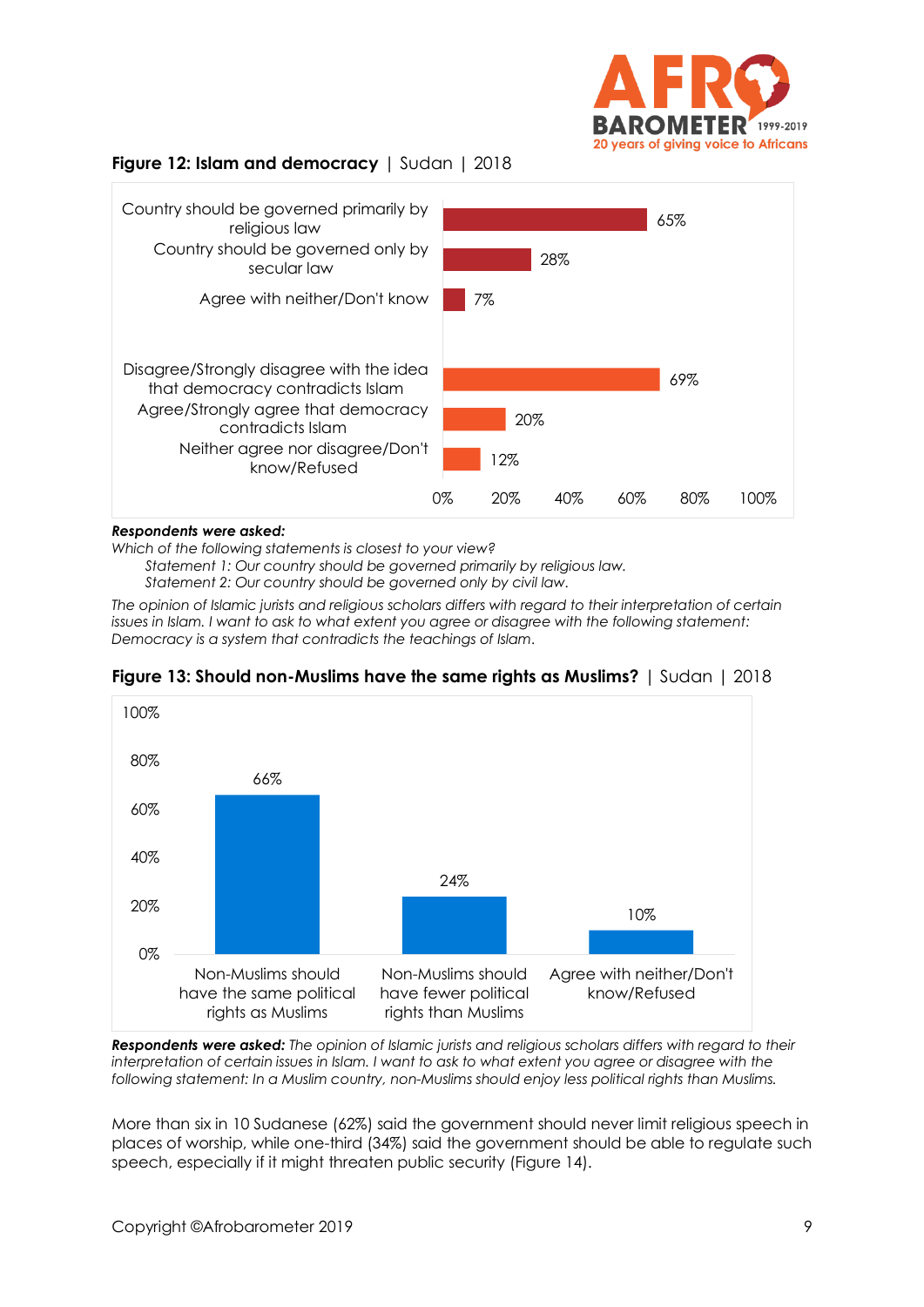





*Respondents were asked: Which of the following statements is closest to your view? Statement 1: Freedom of religion and worship are absolute, meaning that government should never limit what is said in a place of worship. Statement 2: Government should have the power to regulate what is said in places of worship, especially if preachers or congregants threaten public security. (% who "agree" or "agree very strongly" with each statement)*

And while a majority of Sudanese believe the country should be governed by religious law, more than half (56%) also said that religious leaders should not interfere with voters' decisions in elections. Only a minority (38%) said that the country would be better off if religious people held public positions (Figure 15).

|  |  |  | Figure 15: Role of religious leaders in politics and government $\mid$ Sudan $\mid$ 2018 |  |  |
|--|--|--|------------------------------------------------------------------------------------------|--|--|
|--|--|--|------------------------------------------------------------------------------------------|--|--|



**Respondents were asked:** *The opinion of Islamic jurists and religious scholars differs with regard to their interpretation of certain issues in Islam. I want to ask to what extent you agree or disagree with each of the following statements:*

*Religious leaders like imams, preachers, and priests should not interfere in voters' decisions in elections.* 

*Our country is better off if religious people hold public positions in the state.*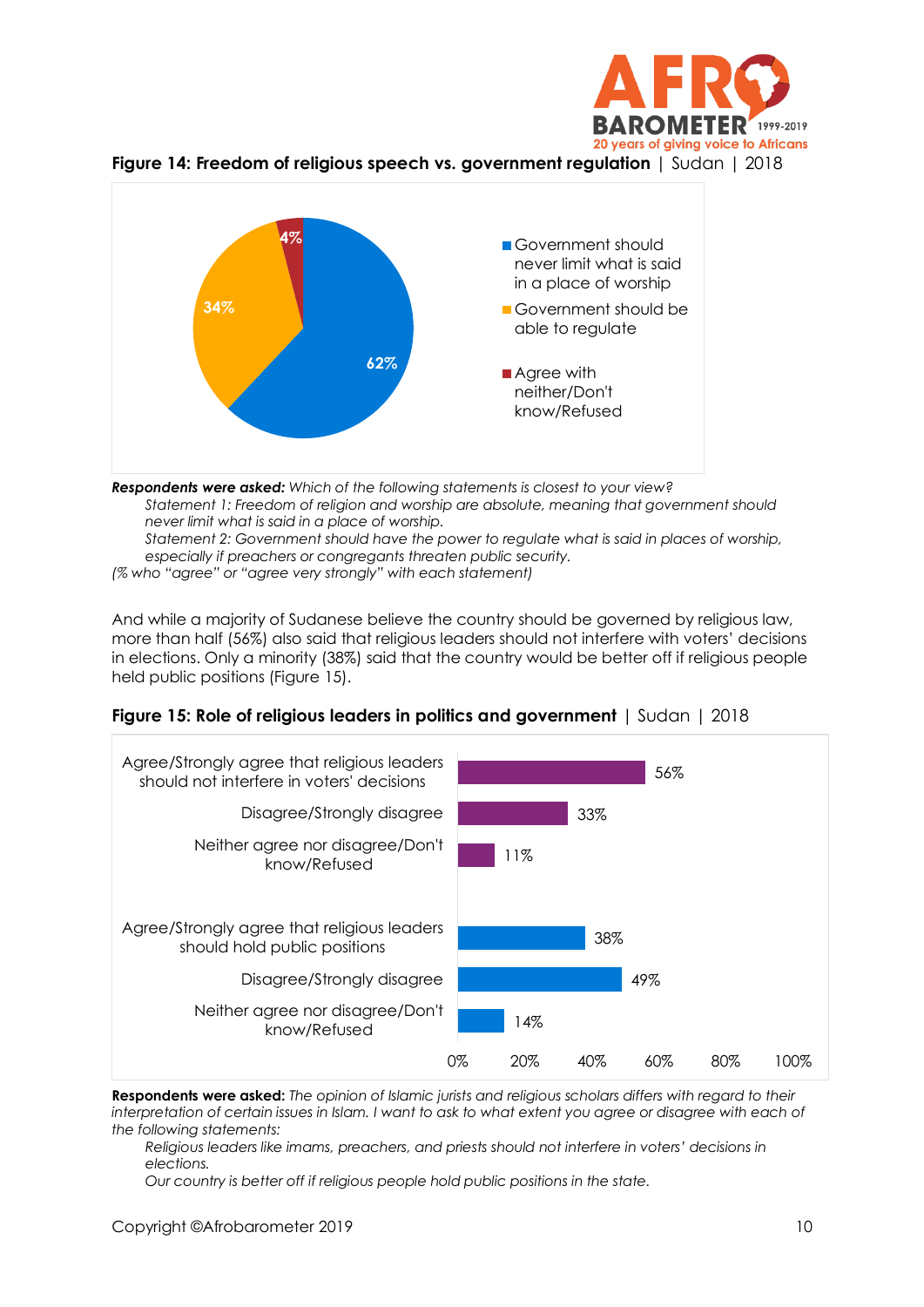

# **Conclusion**

Despite success in ousting al-Bashir and ensuring a power-sharing agreement, advocates for stable, sustainable democracy in Sudan can hardly count on smooth sailing ahead. While support for democracy and for media freedom was increasing in 2018, popular attitudes also suggest substantial reservations, including significant support for military rule (41%).

The role that religion should play in public life was still being debated: A strong majority wanted the country to be ruled primarily by religious law, and significant minorities favoured religious people in public positions and clergy involvement in elections.

The country faces the daunting challenge of shaping citizens' aspirations into a political future at the same time as it addresses pressing problems in the economy, public service delivery, and other sectors. The government's success or failure may depend on how swiftly it can move, and how strongly Sudan's political elite engages in pursuit of a smooth transition.

> Do your own analysis of Afrobarometer data – on any question, for any country and survey round. It's easy and free at www.afrobarometer.org/online-data-analysis.